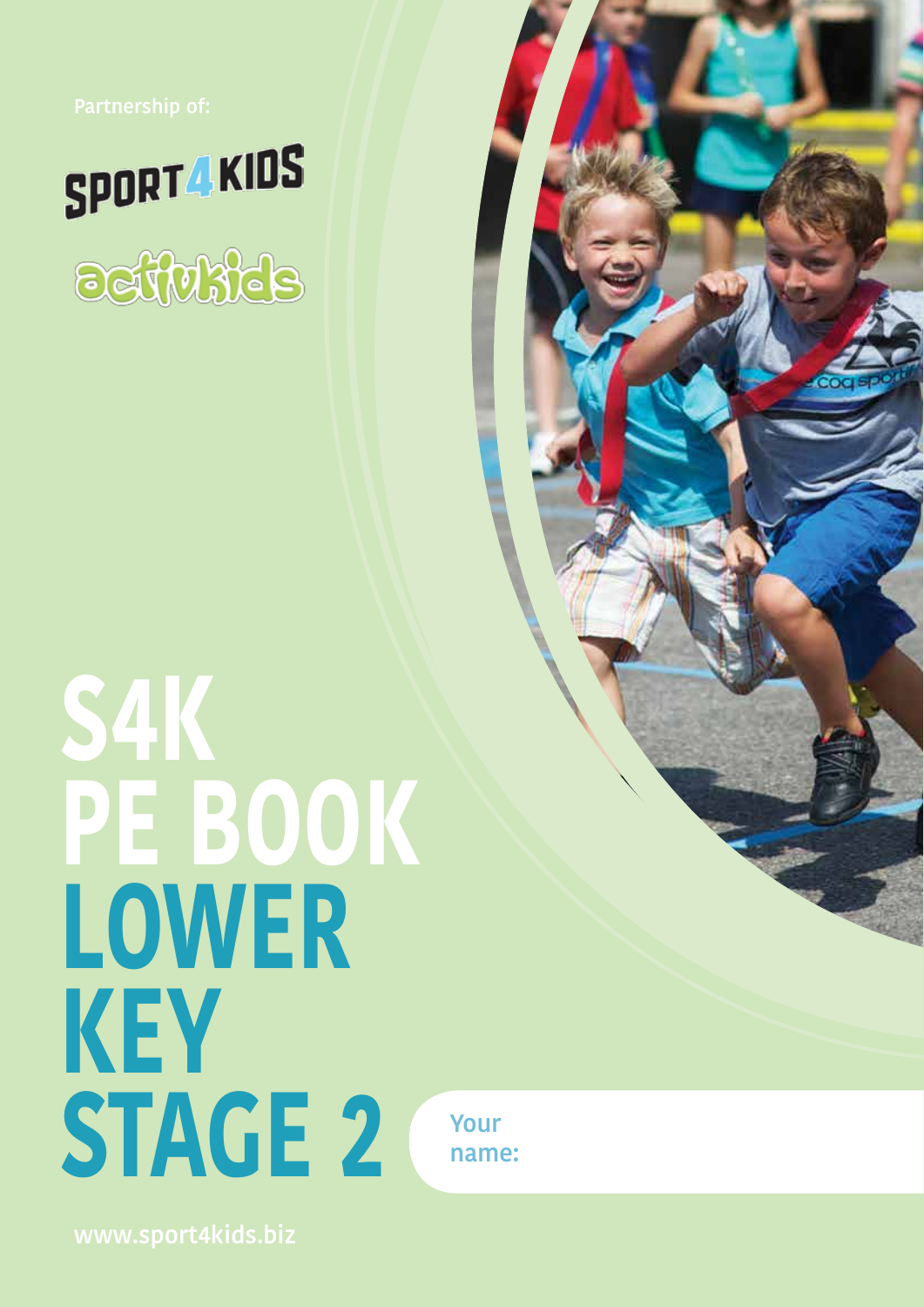# **WELCOME TO YOUR PUPIL PATHWAY**

The Sport4Kids PE Books are designed to offer a record of **achievement and progression for children in PE classes taught using S4K PE programmes for EYFS, KS1 and KS2.**

**The books are used for coach assessment, and for children to self-evaluate and self-assess what they have achieved in each lesson, either during or after class.**

**Our PE Books are truly unique and provides a bespoke curriculum where teachers, pupils and parents can monitor every child's progress through their physical, emotional and social development in line with curriculum standards.**

**Our Lower Key Stage 2 curriculum features the following modules:**

- **Rugby**
- **Athletics • Gymnastics**
- **Football • Netball**
- **Dance**
- **Preparing for Sports Day**
- **Cricket**

**• Hockey**

**• Tennis**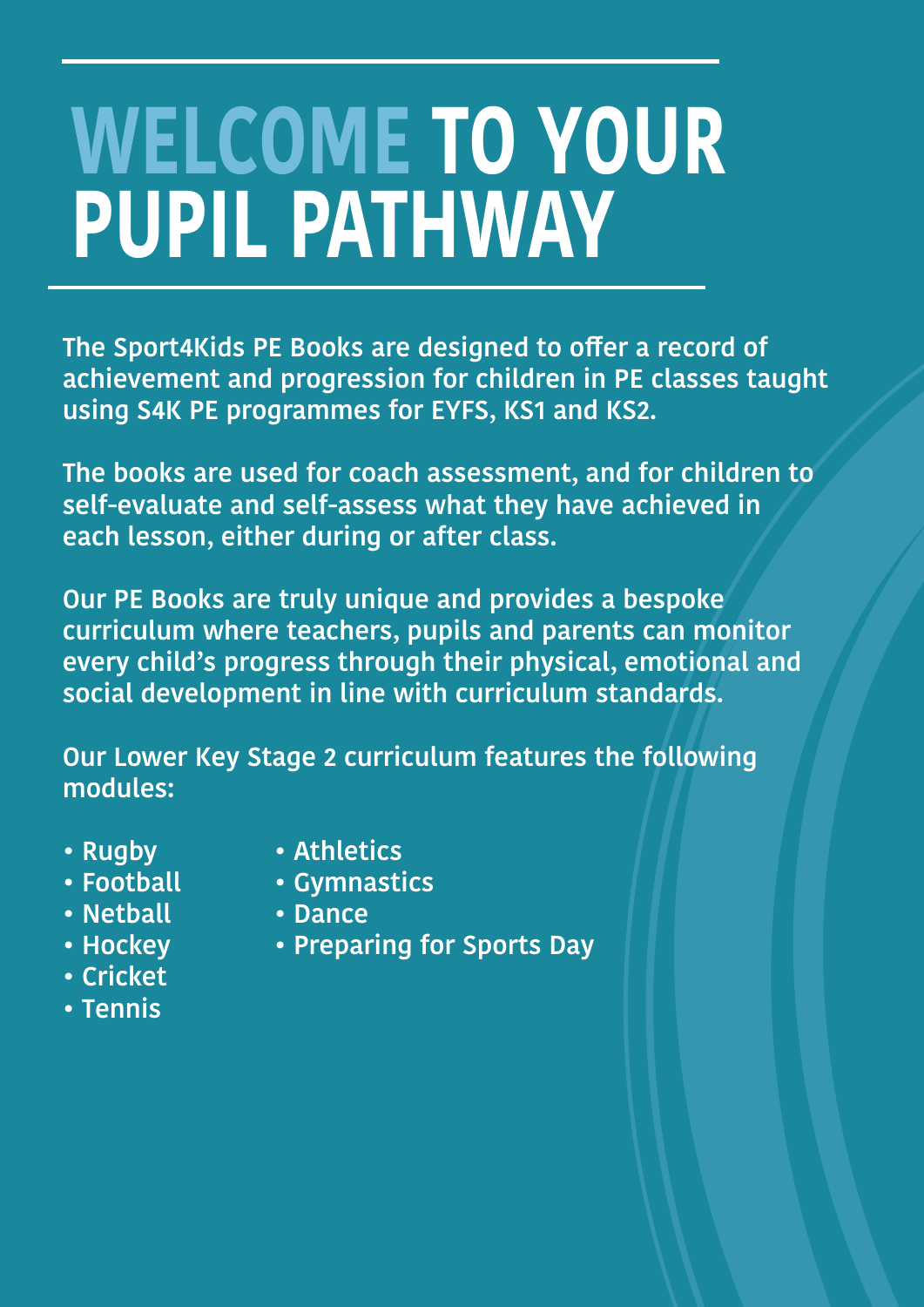# **YOUR WEEKLY TO-DO CHECKLIST**

**Each week I need to remember to...**

**Bring my PE kit**

**Be positive in my PE lesson**

**Enjoy my PE lesson**

**Work in a team**

**Help others**

**Tell a grown up what I did in my PE lesson**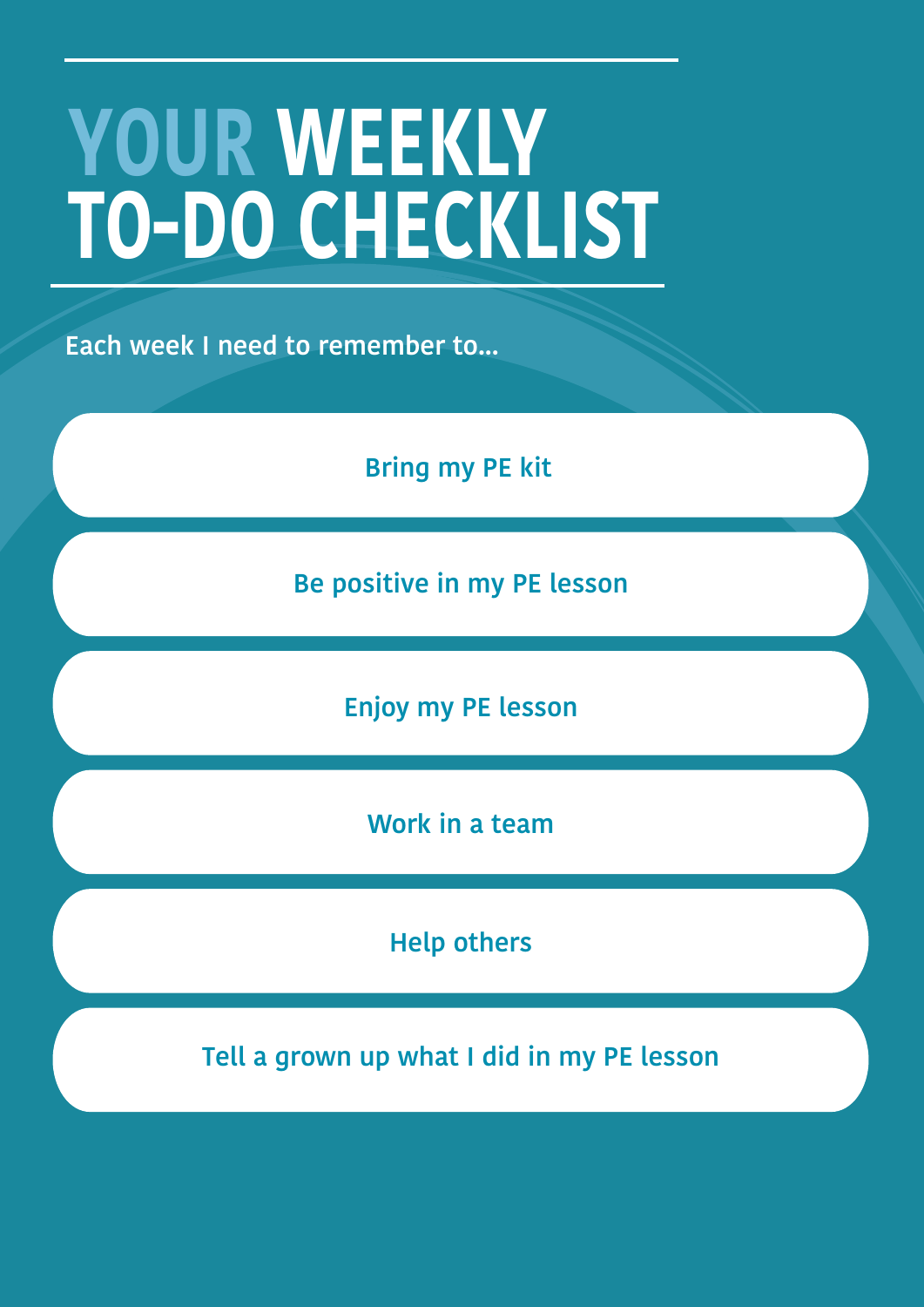



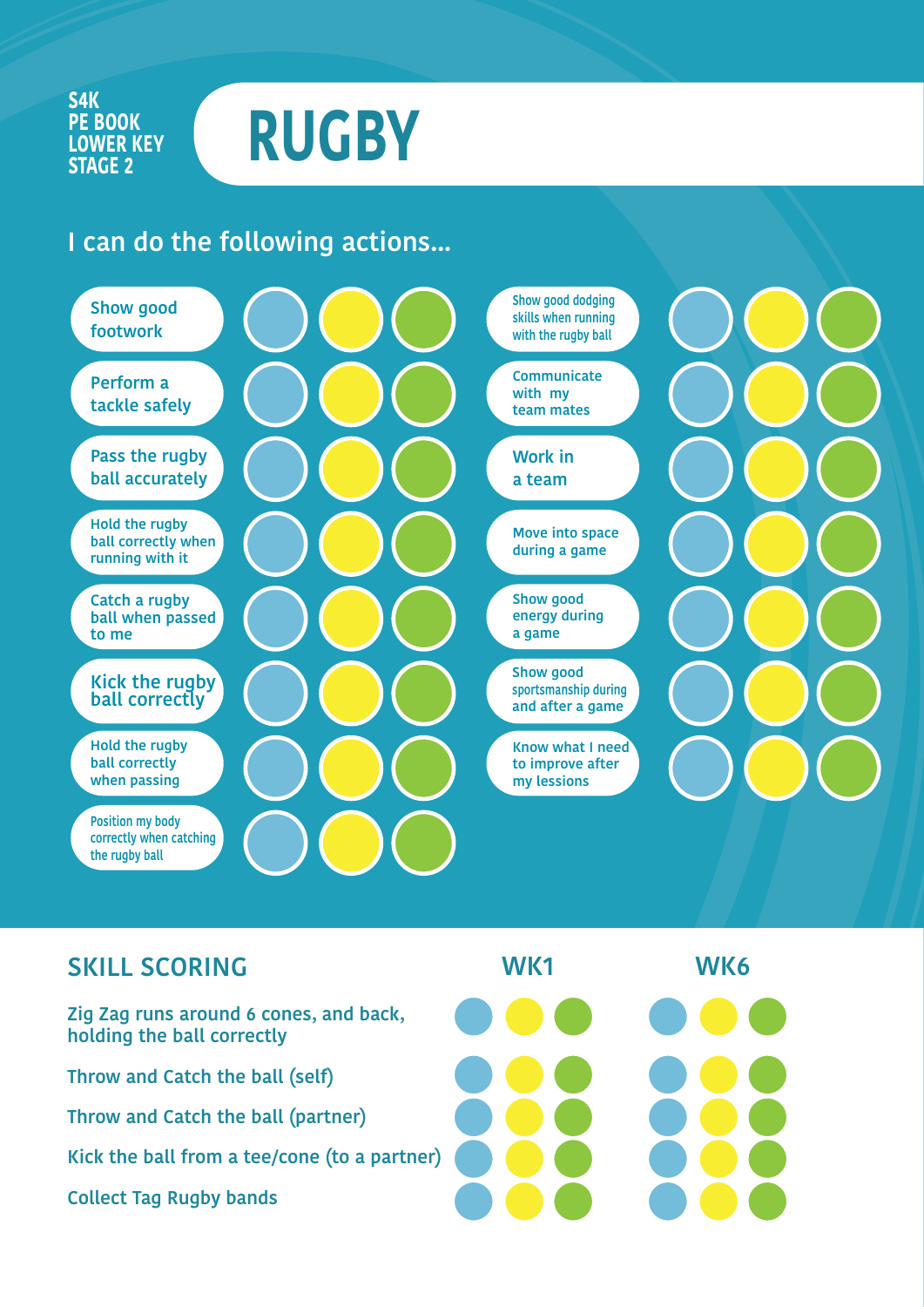

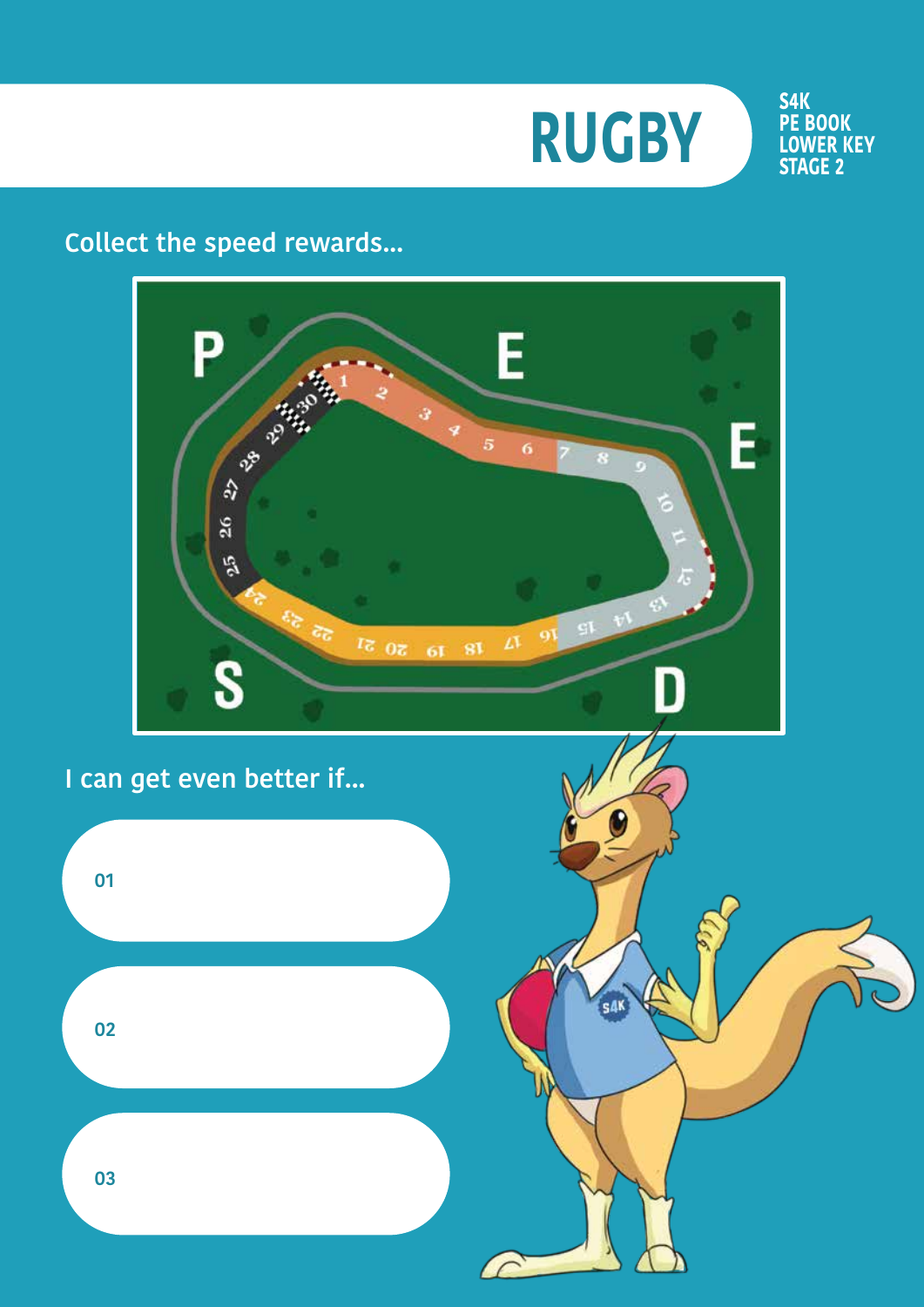### **FOOTBALL**

#### **I can do the following actions...**



#### **SKILL SCORING**

- **Short passing to a partner**
- **Dribble around 6 cones and back**
- **Demonstrate a turn or trick**
- **Long passing (laces) through a cone gate (to a partner)**
- **Pass and move in a group of 4-6 children**

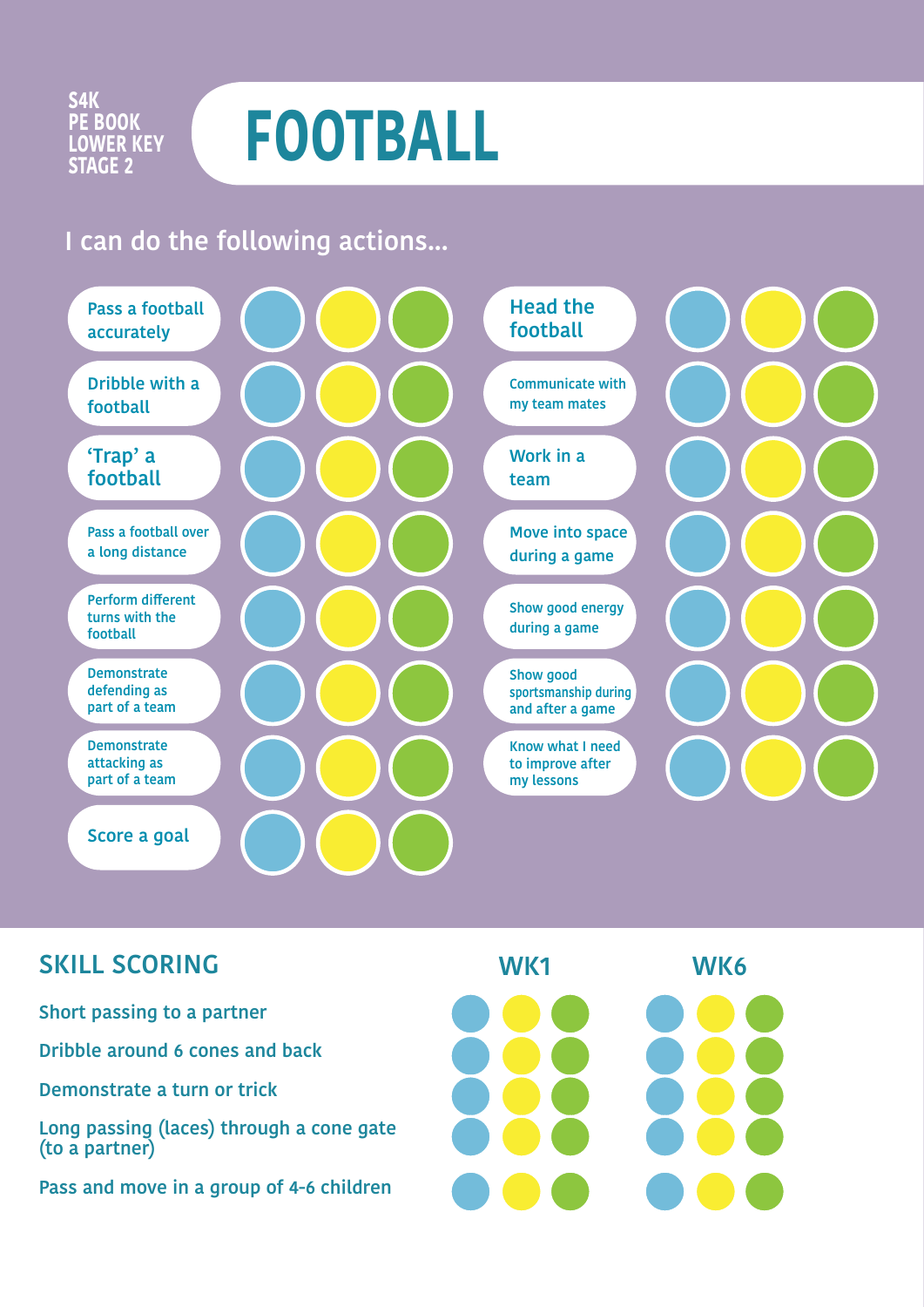

**S4K**

**PE BOOK LOWER KEY STAGE 2**

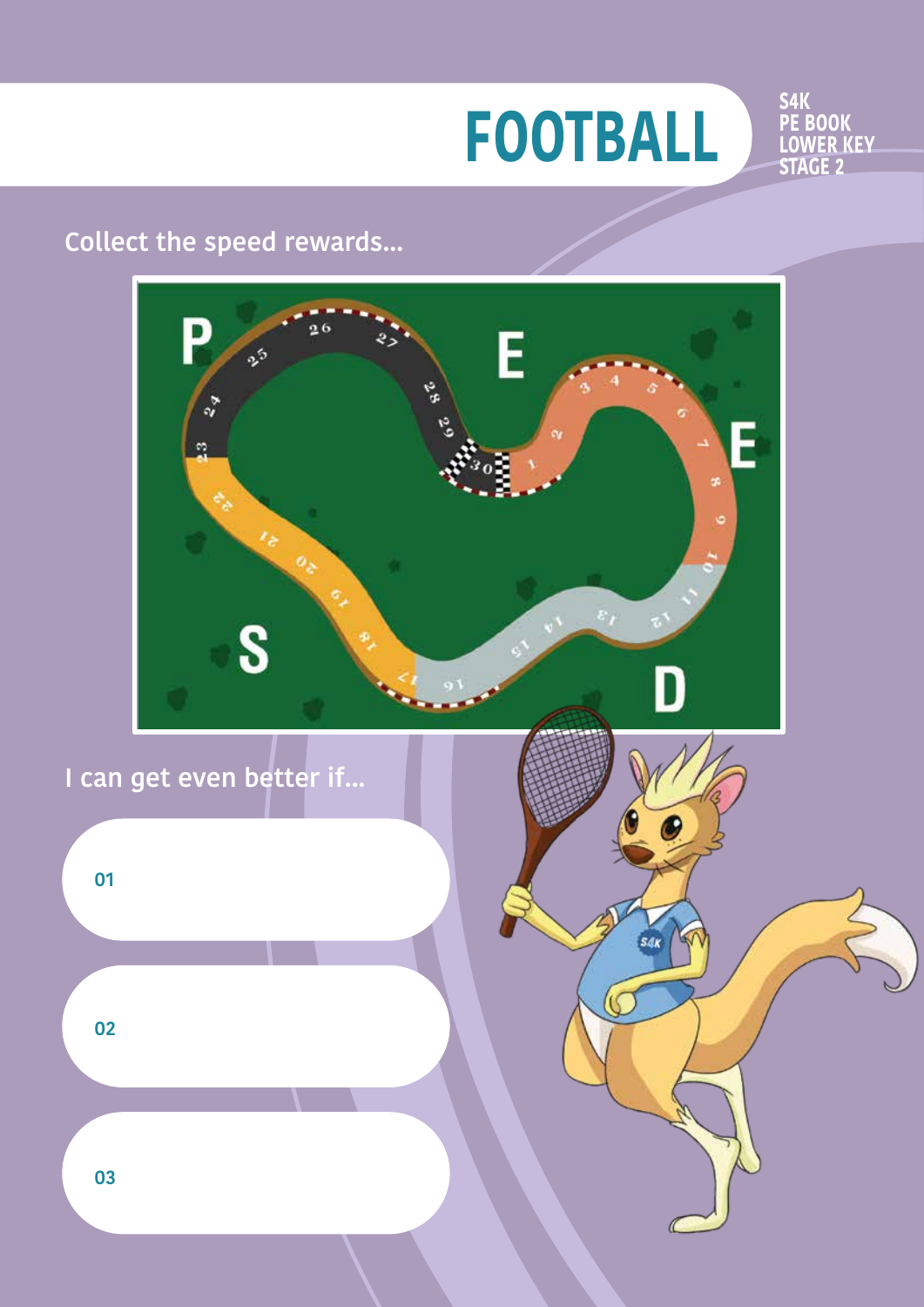



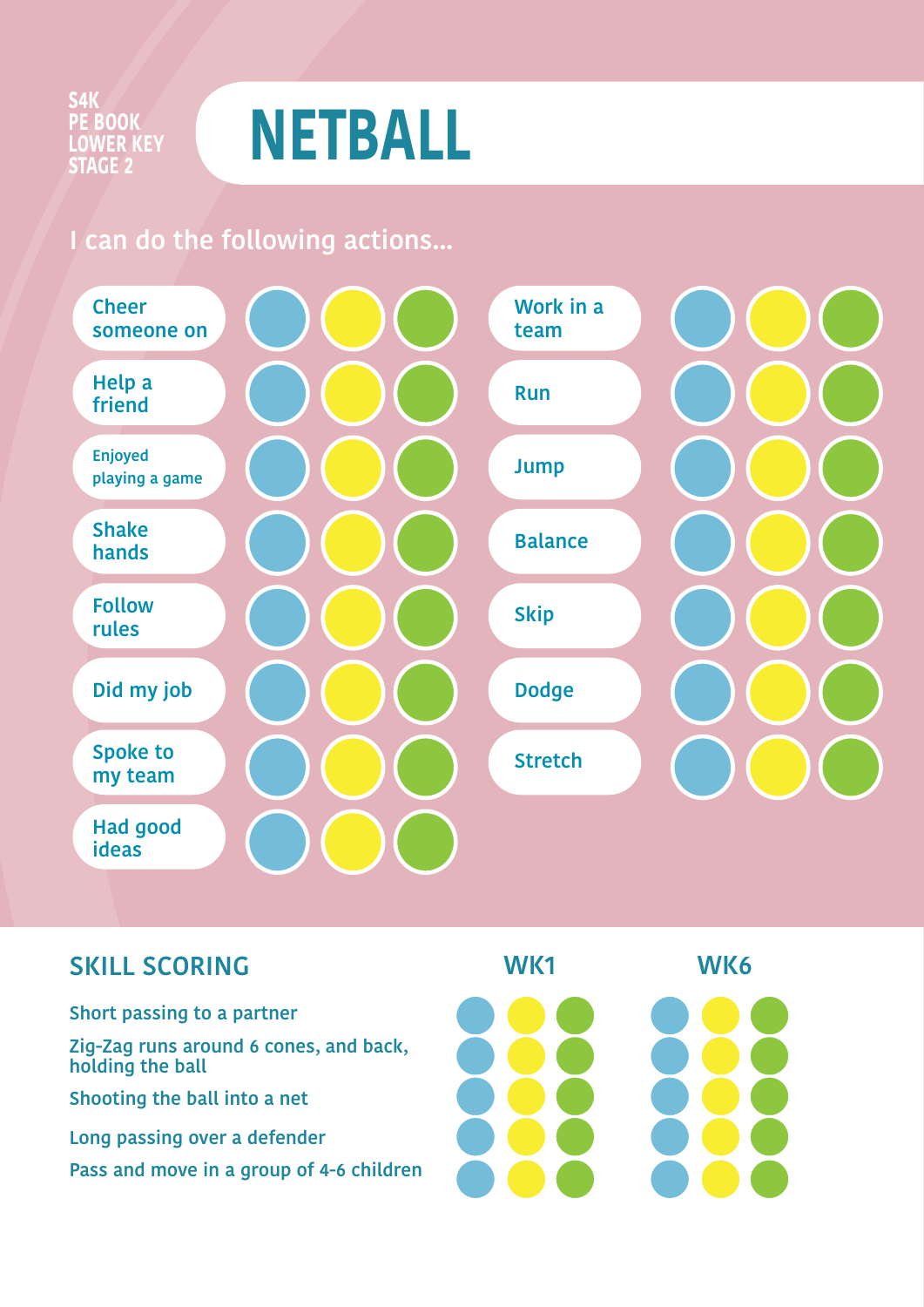

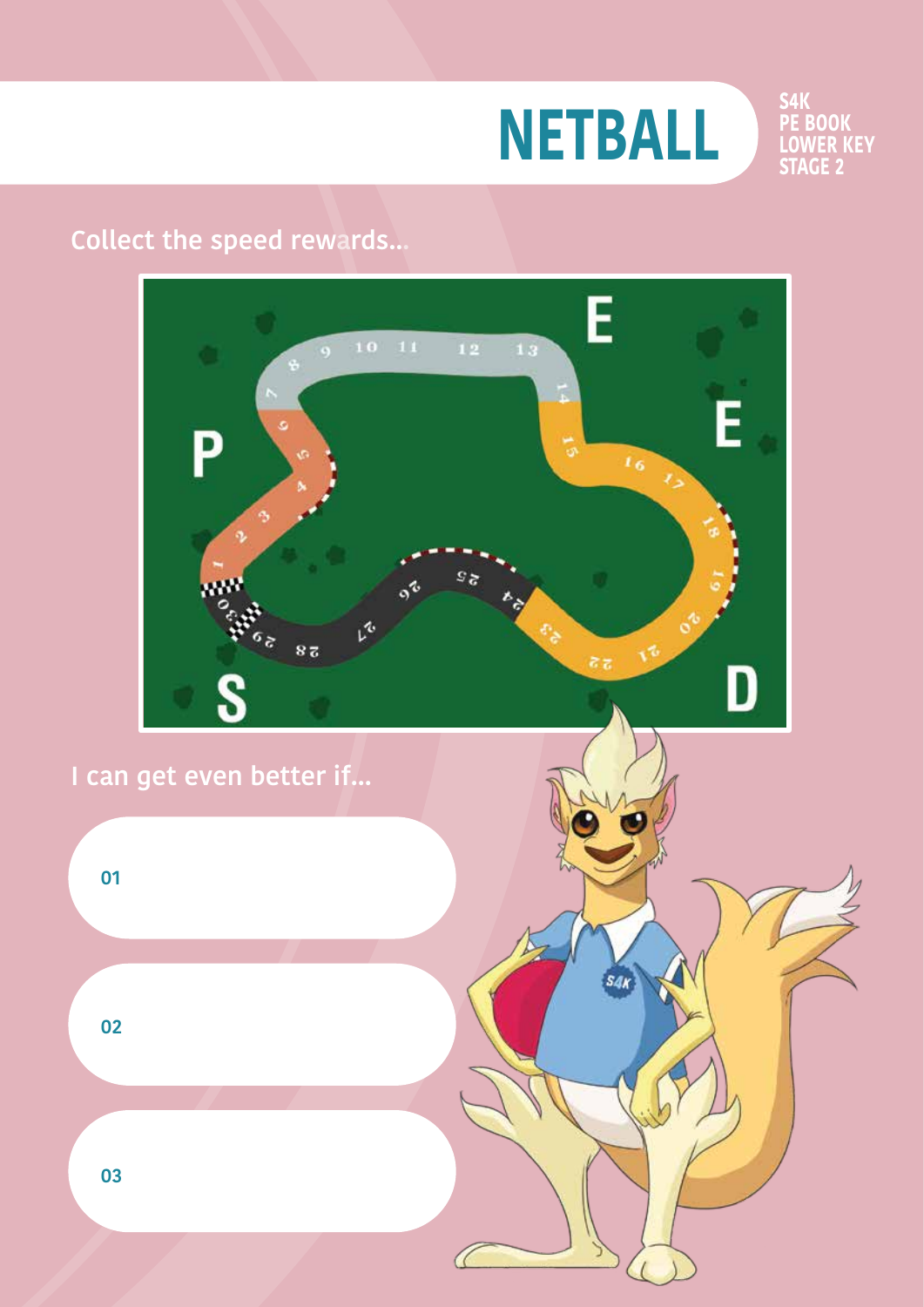



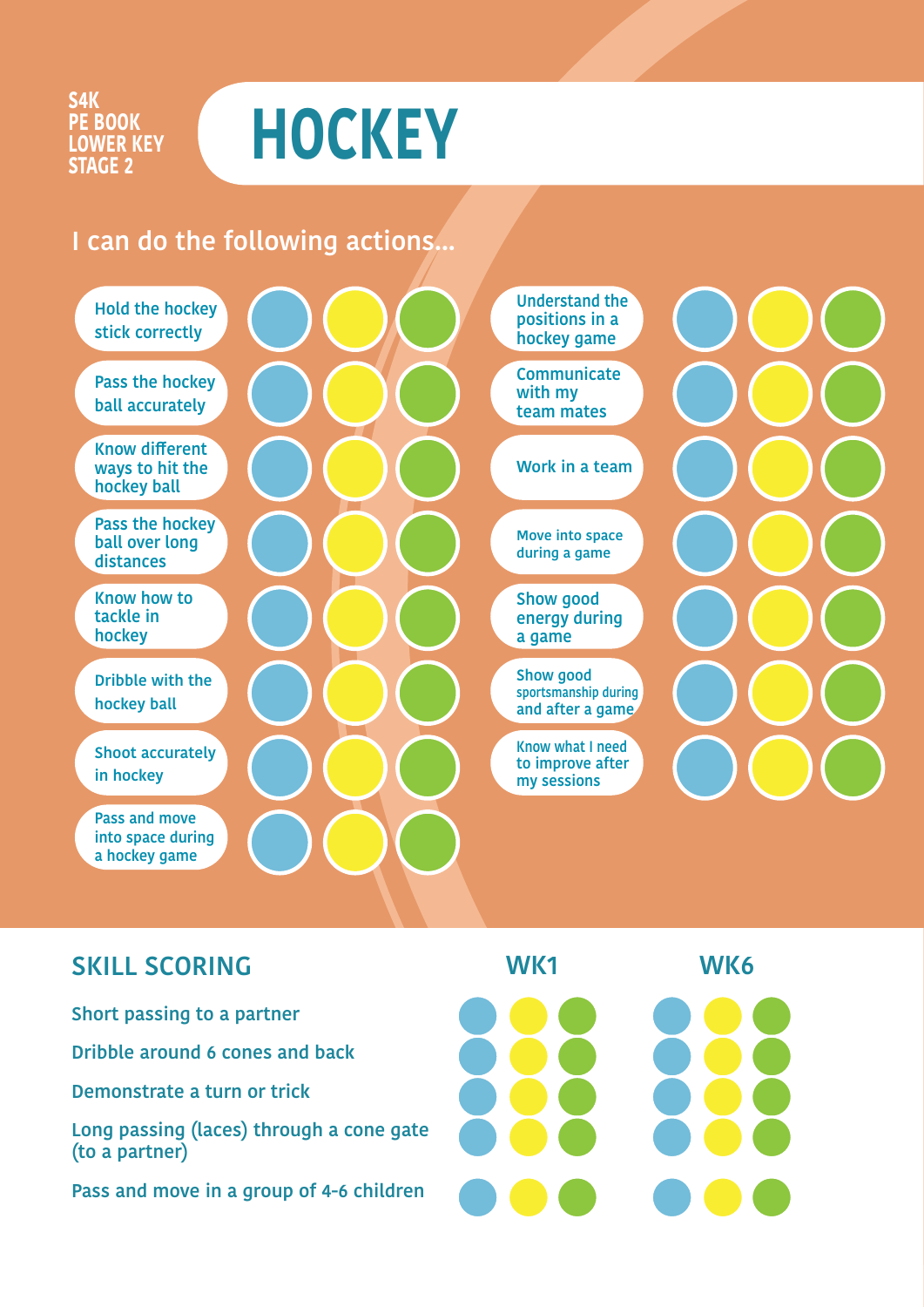

#### **Collect the speed rewards...**



#### **I can get even better if...**

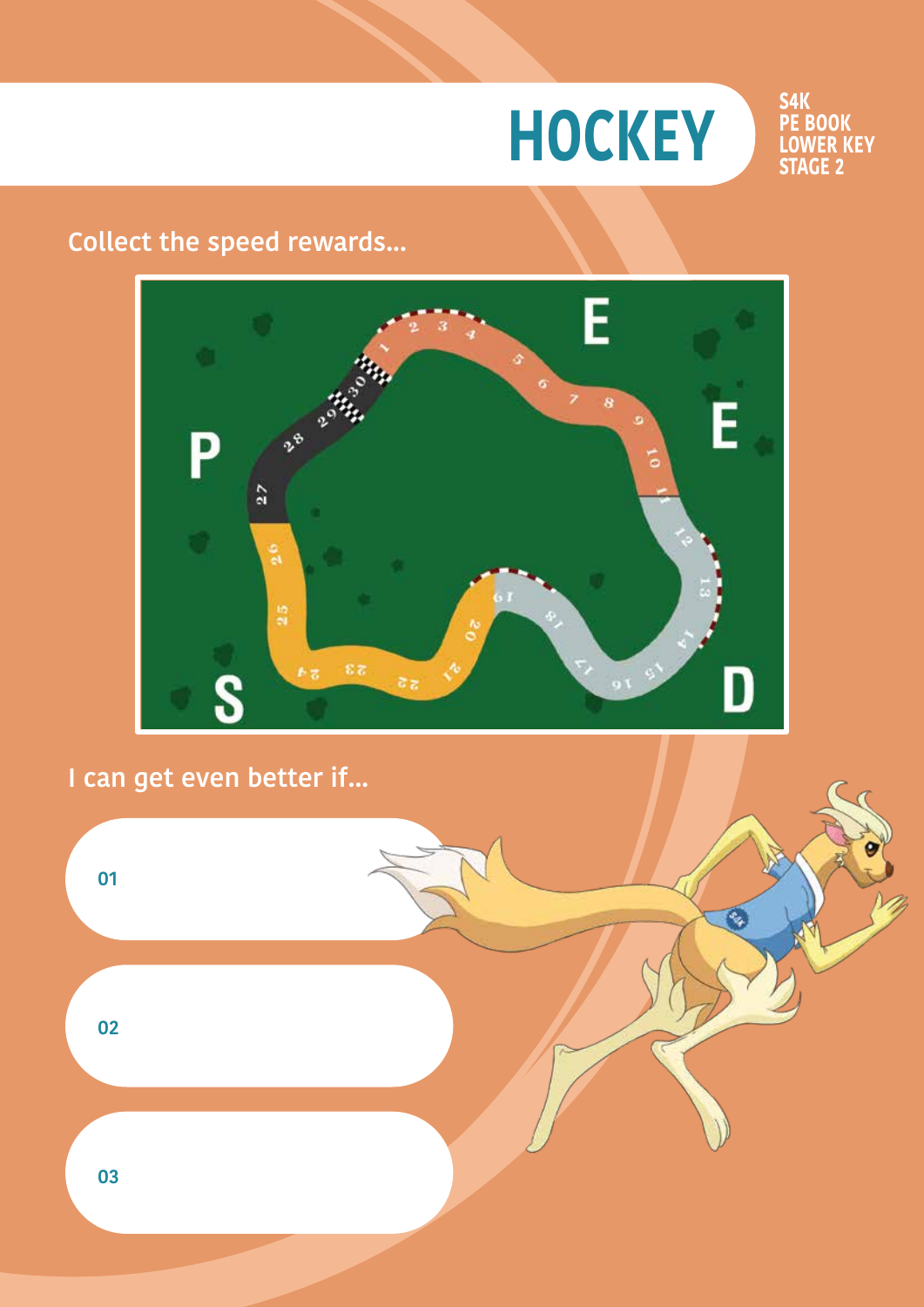**S4K**

### **CRICKET**



#### **SKILL SCORING**

**Throw and catch a tennis ball with a partner (3 metres distance)**

**Hitting a tennis ball (with cricket bat)**

**Underarm bowling at wicket (5 metres distance)**

**Roll and stopa ball with a partner (10 metres distance)**

**Shuttle runs between lines (10 metres apart)**

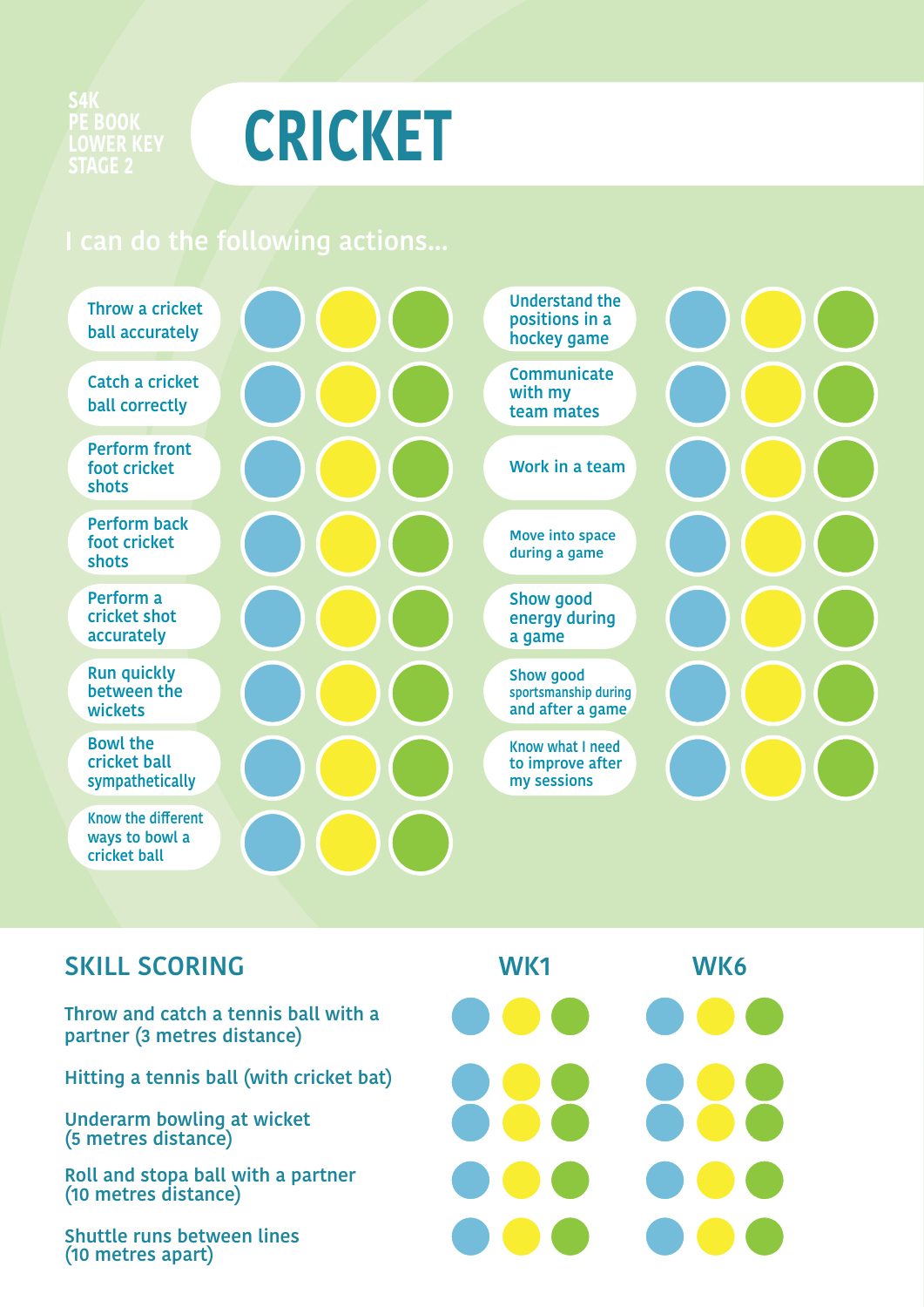



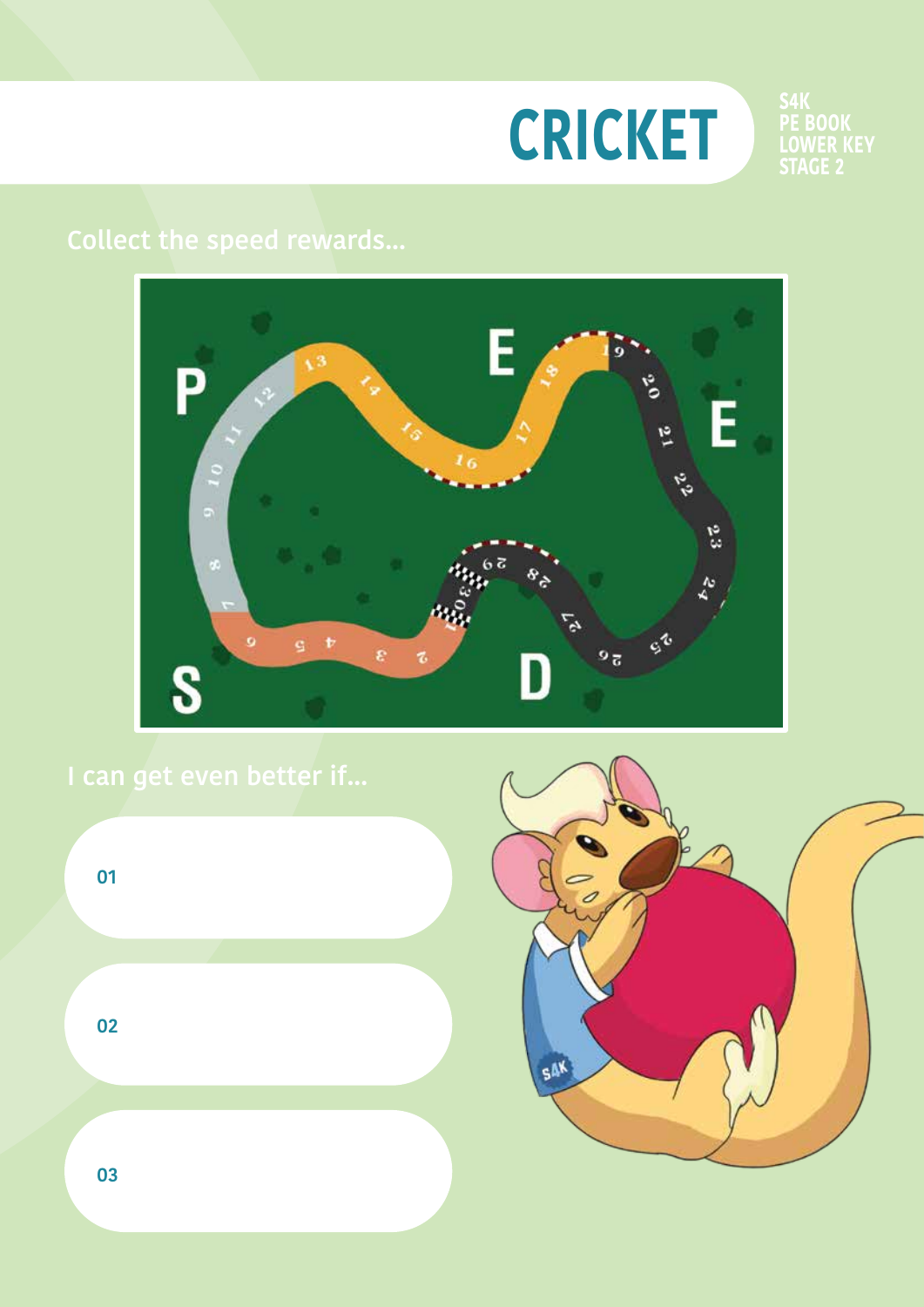



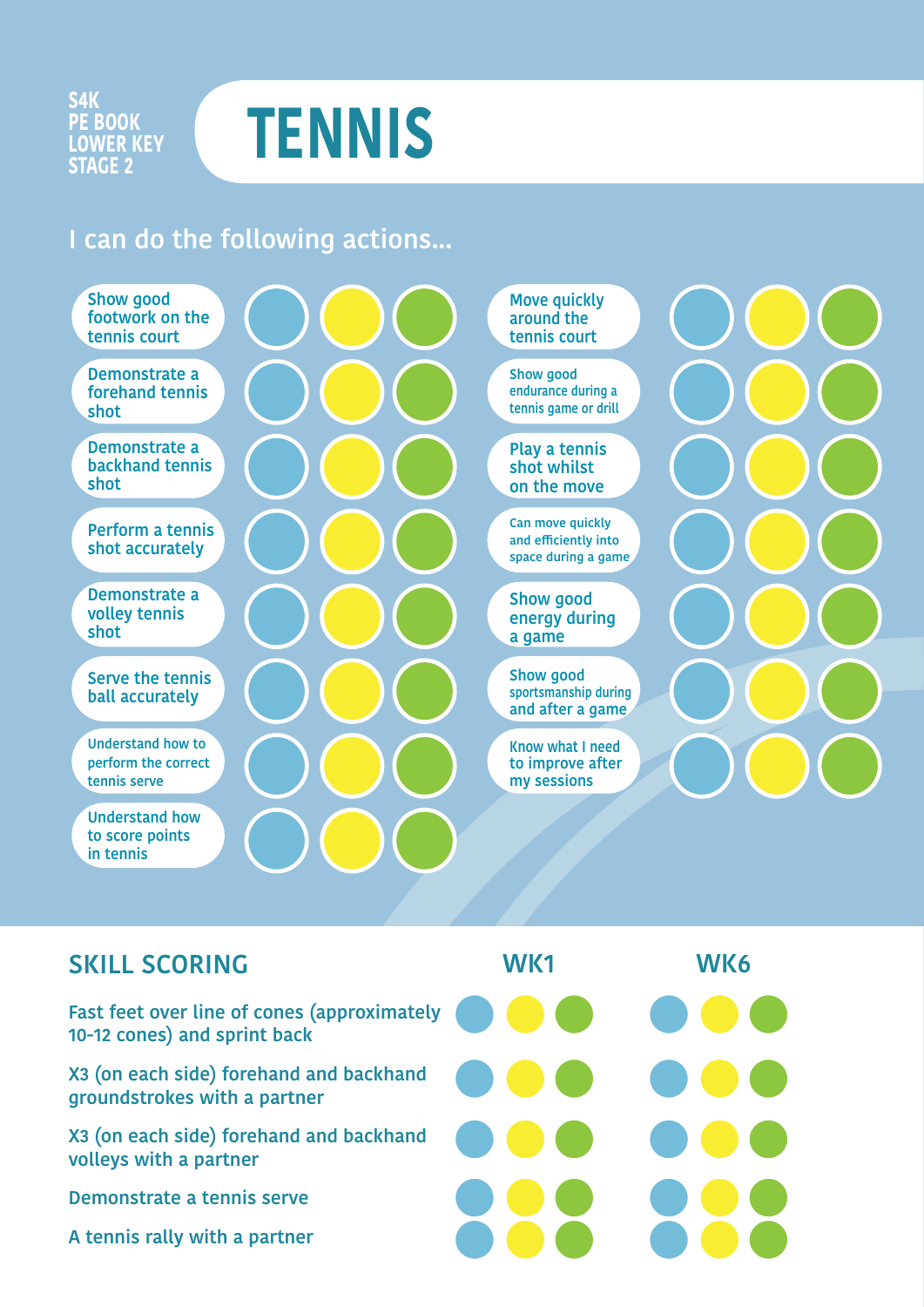

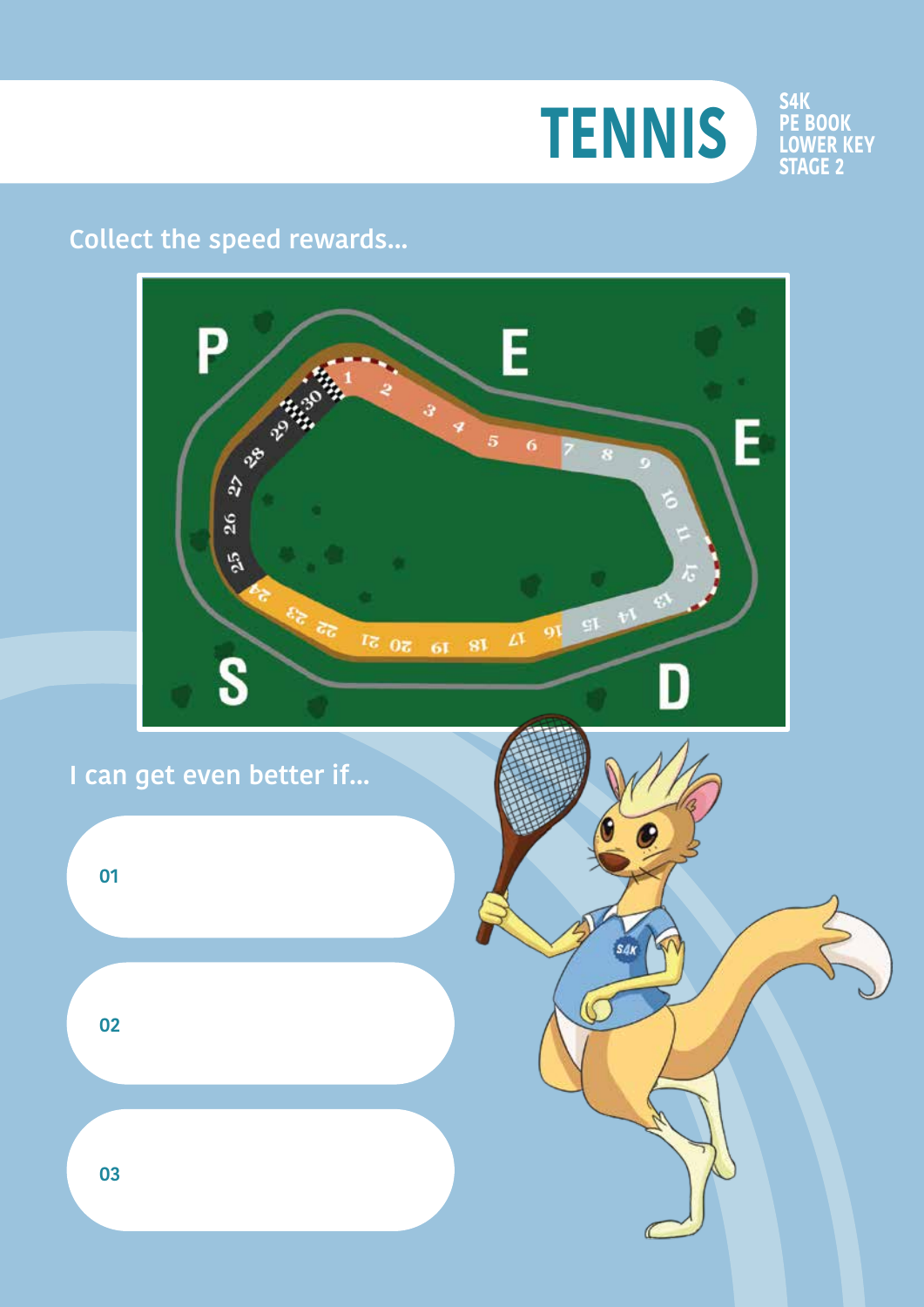## SAK<br>PE BOOK<br>LOWER KEY

#### **I can do the following actions...**



#### **SKILL SCORING**

**Run quickly (one side to the other)**

**Run around the Skills Box 3 times (without stopping or complaining)**

**Throw a tennis ball (hoop targets 10,15 and 20 metres)**

**Run and long jump**

**Hurdle run over 10 metres (minimum of 5 hurdles)**

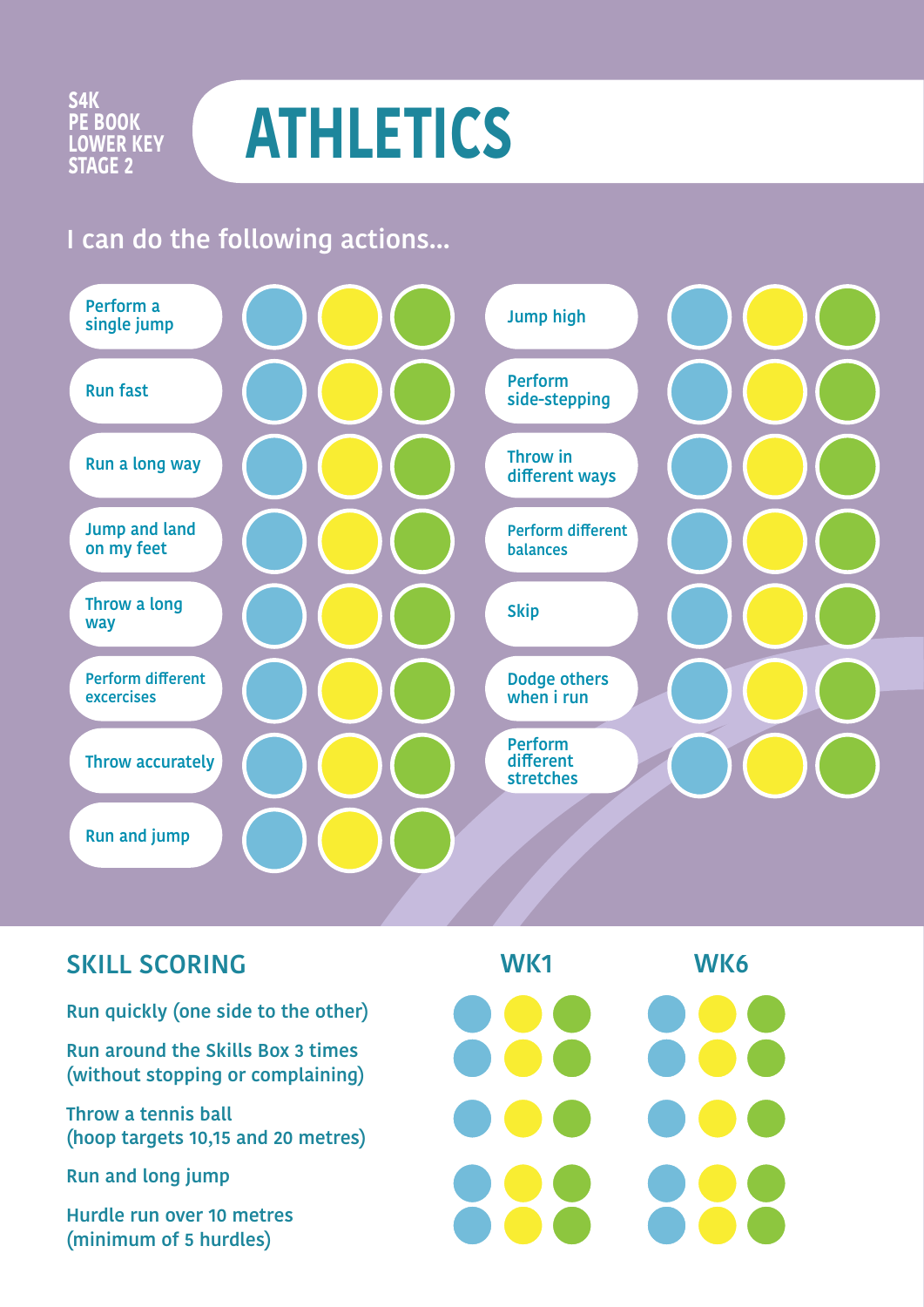

### **Collect the speed rewards...**



#### **I can get even better if...**

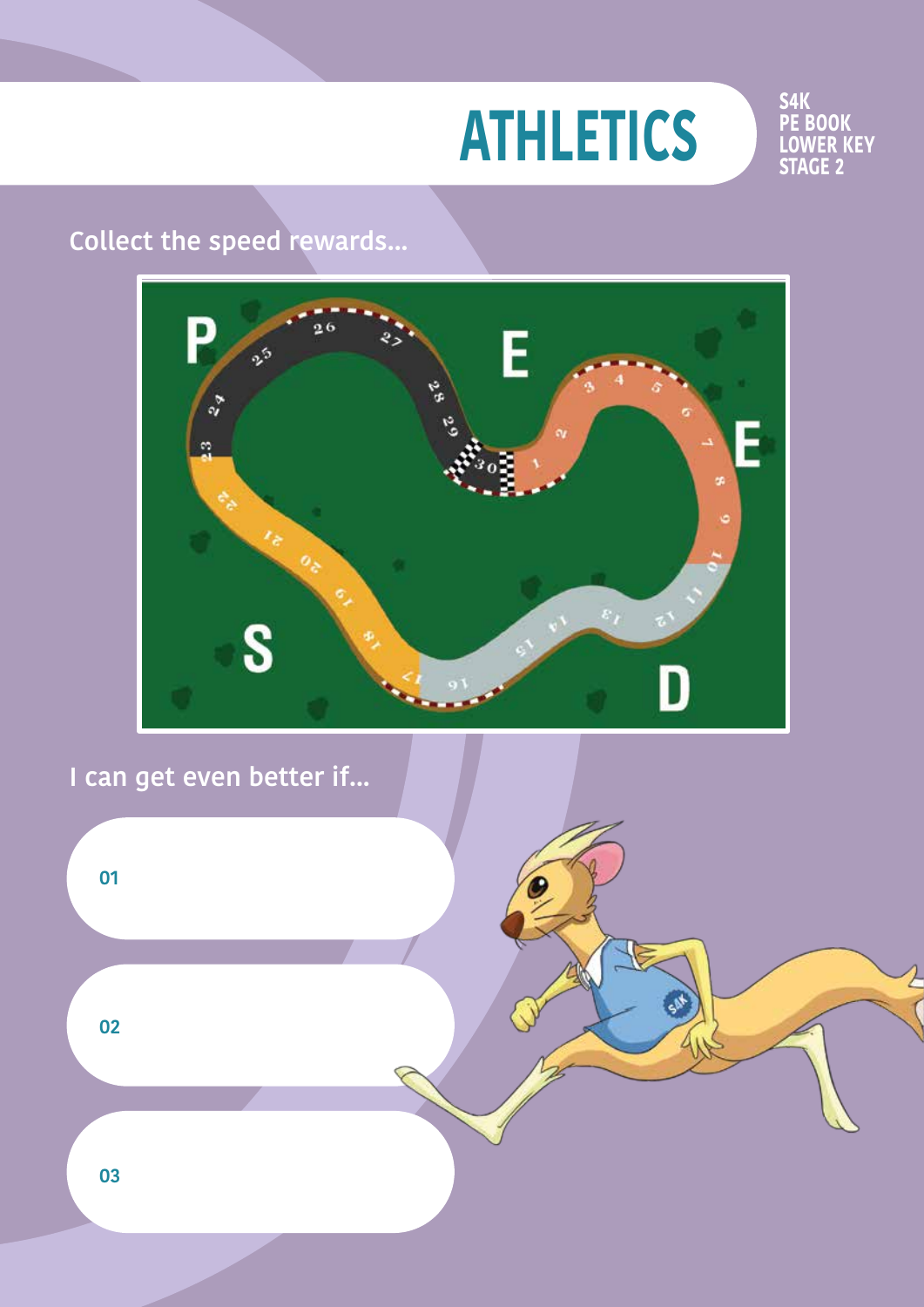### **GYMNASTICS**

#### **I can do the following actions...**





**Perform 10 press ups**

**Perform a combination of 3 gymnastics movements**

**Put together a sequence of 3 jumps**

**Demonstrate a seated straddle and pike**

**Perform 5 burpees**

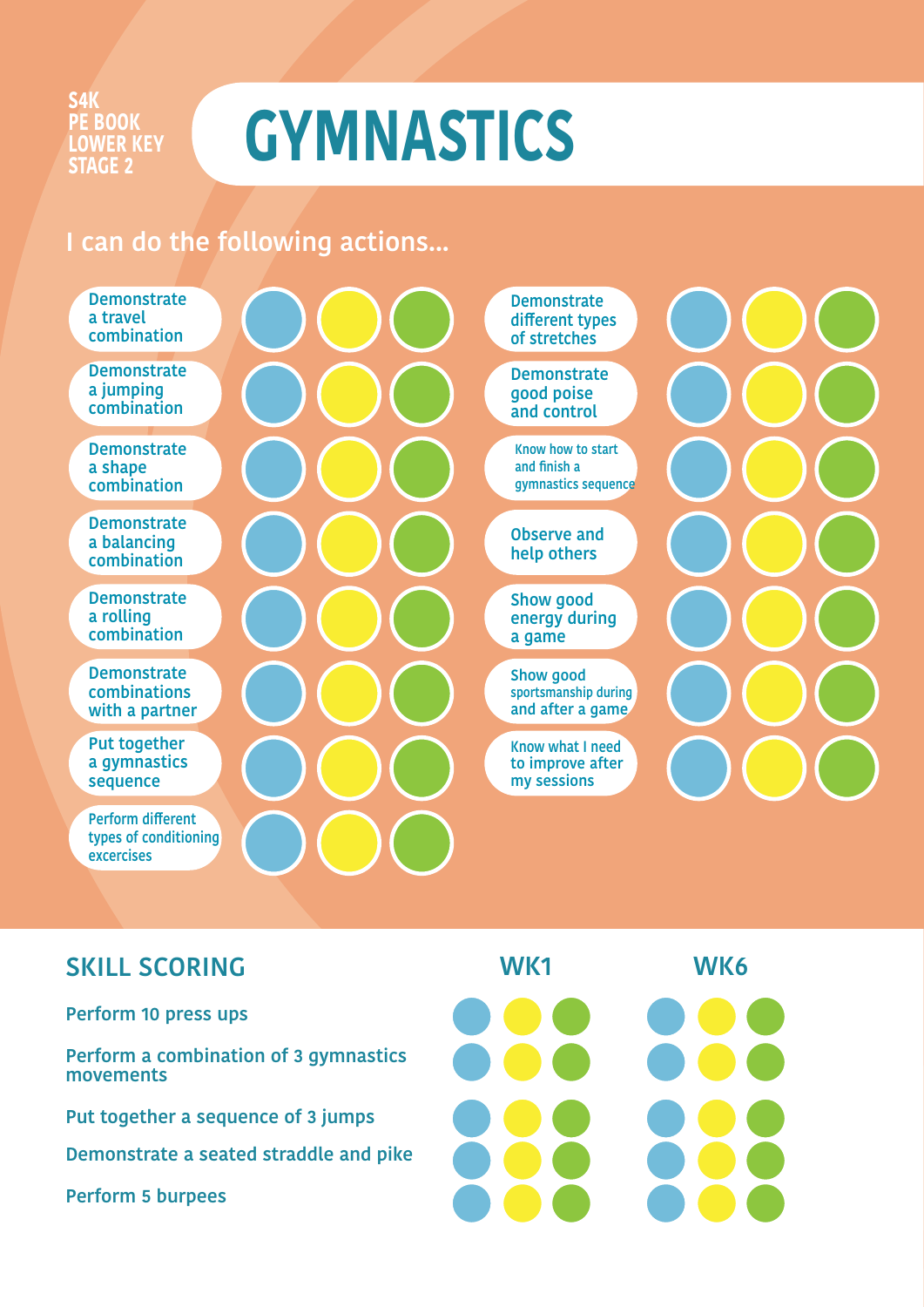

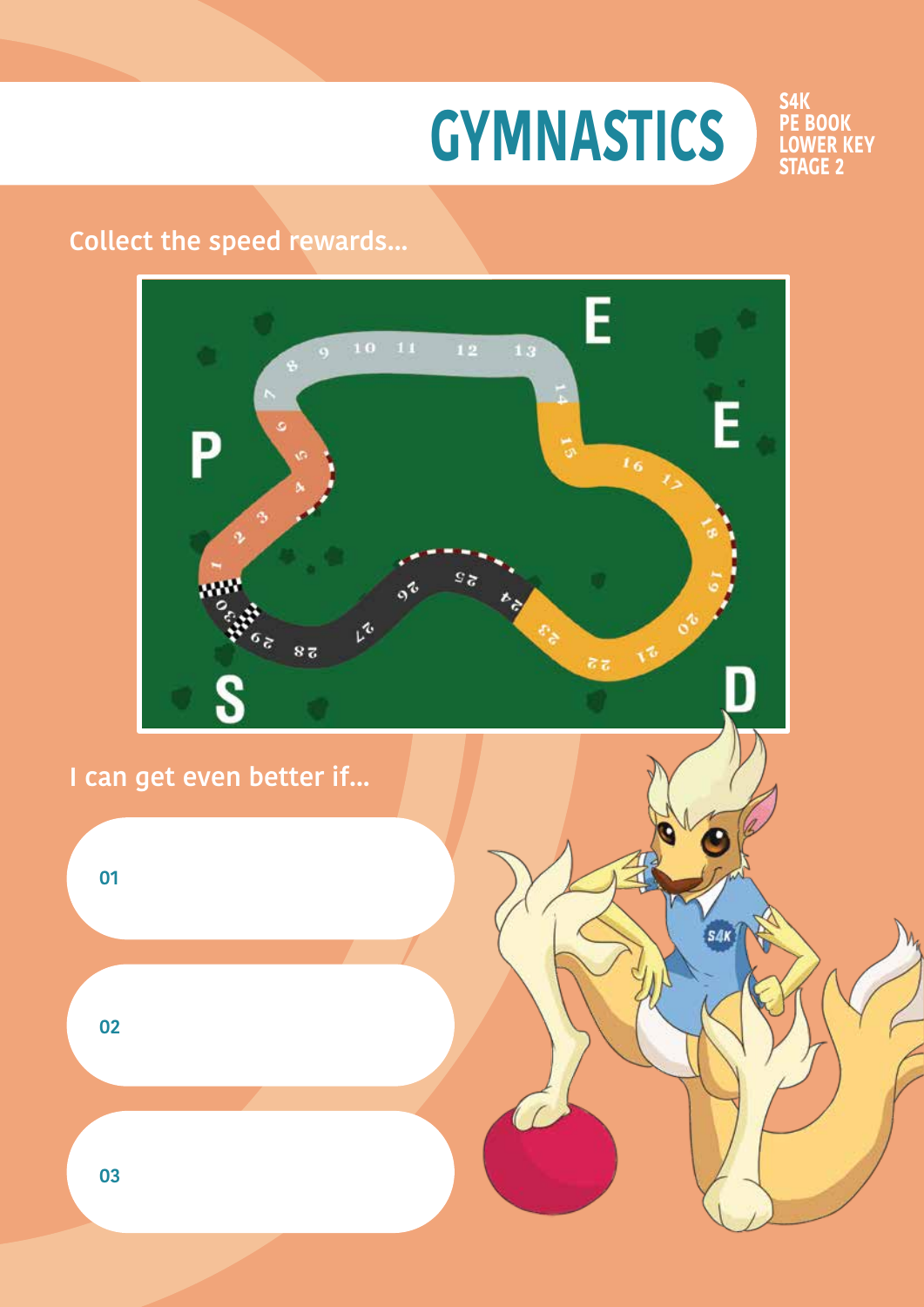

#### **I can do the following actions...**





**Clap in time with music Show Rhythm when dancing with music Copy a partner whilst moving to music Balance on one leg for 5 seconds Alternate balancing, jumping and running**

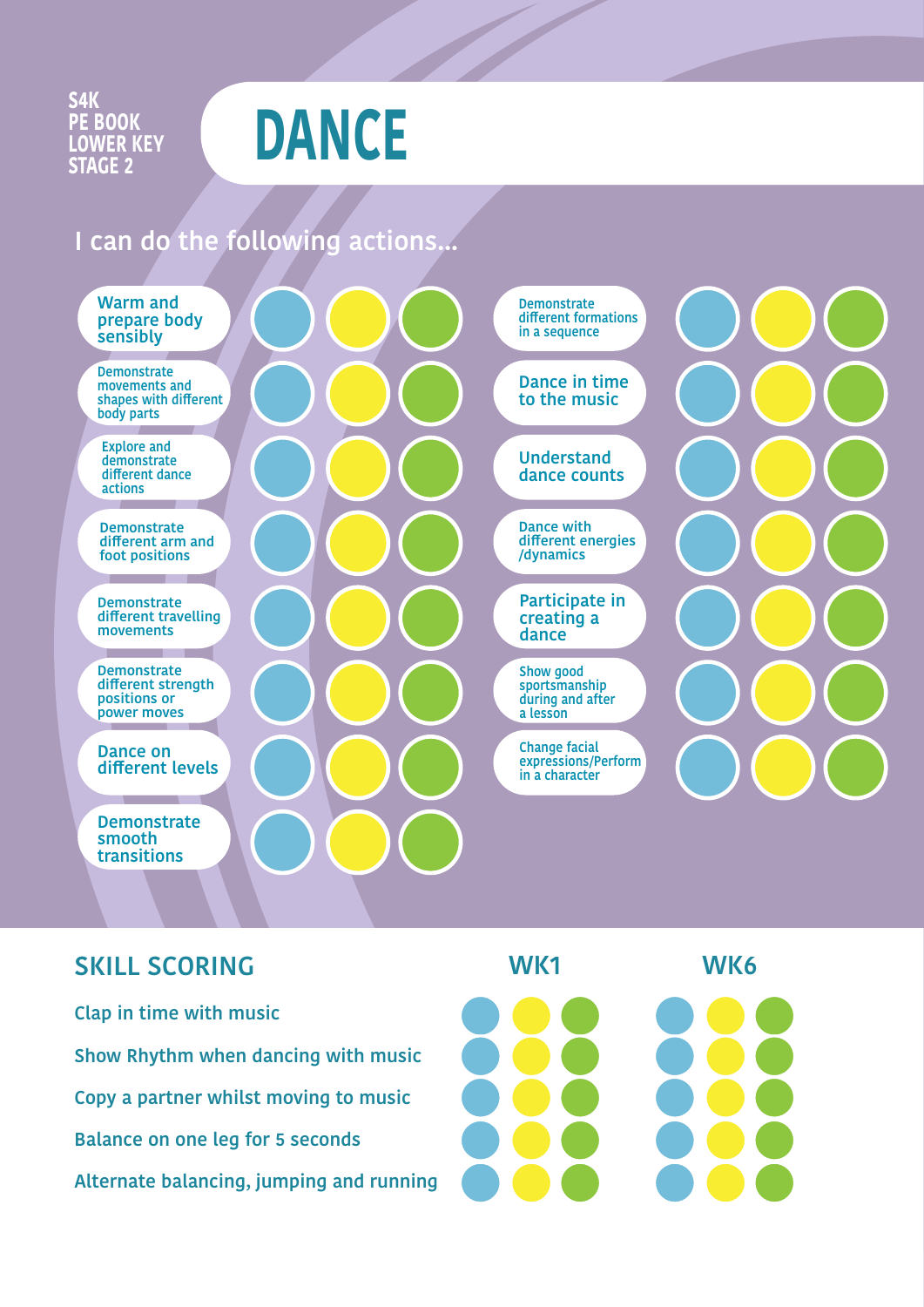

### **Collect the speed rewards...**



#### **I can get even better if...**

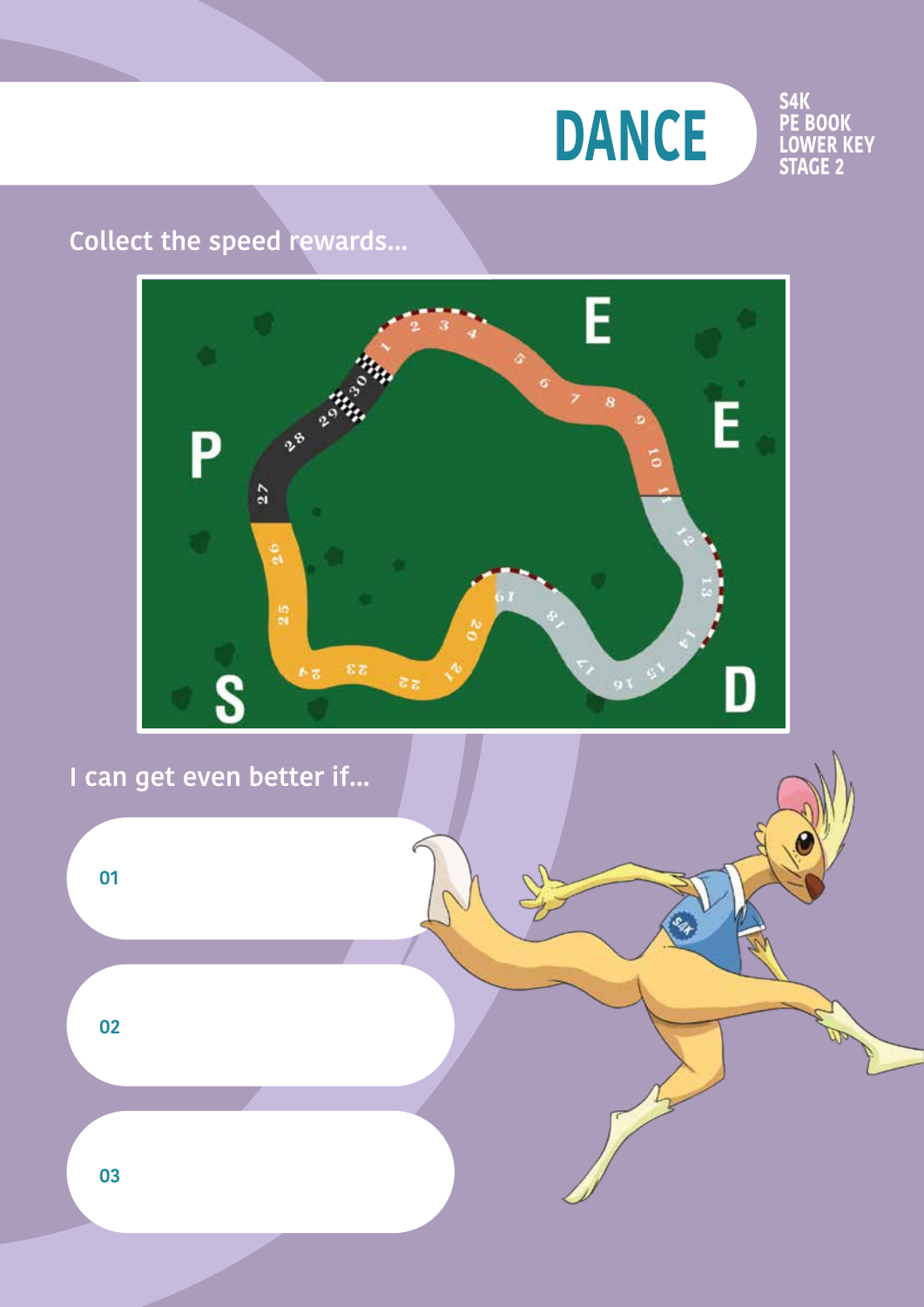## **PREPARING FOR SPORTS DAY**



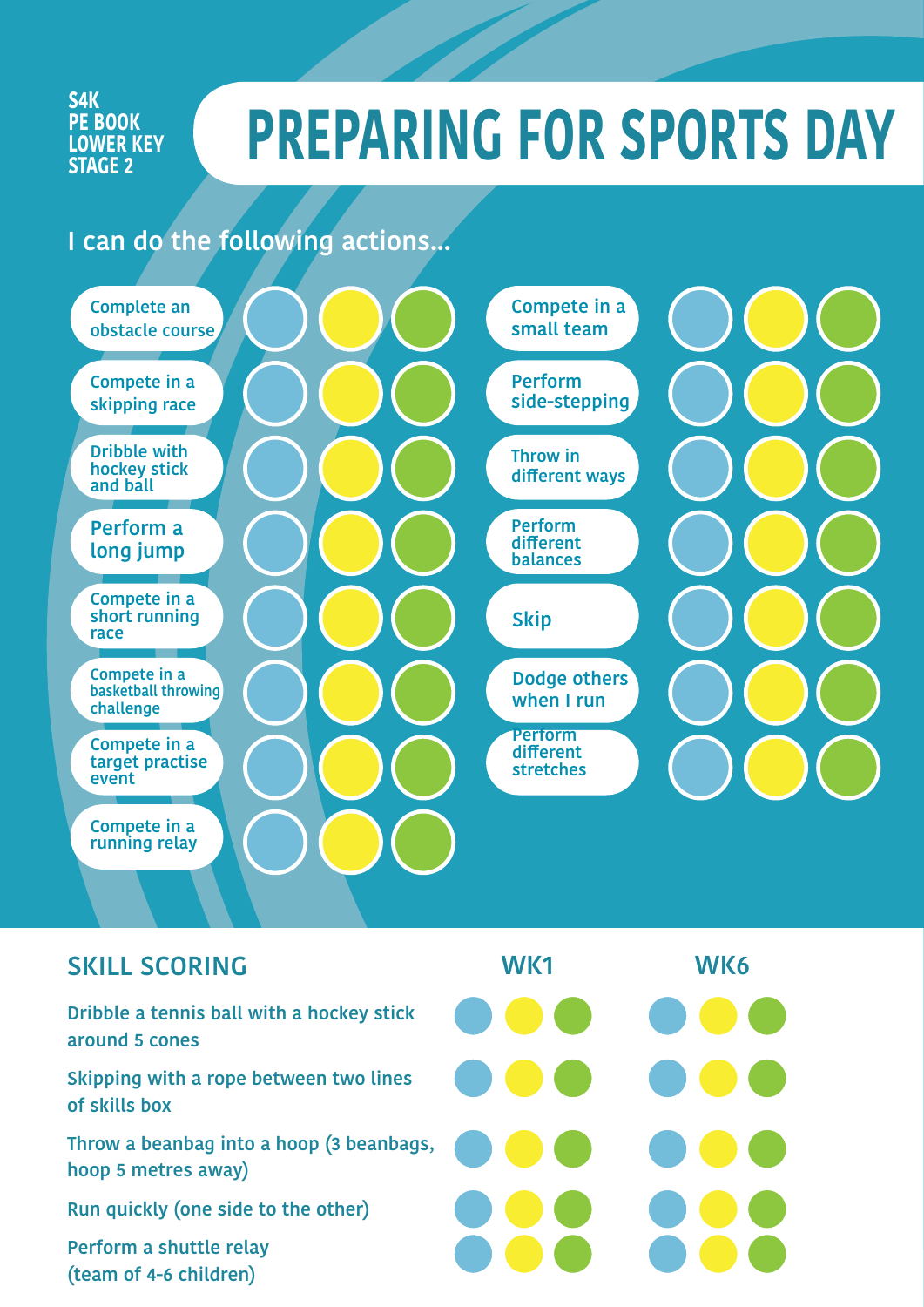### **PREPARING FOR SPORTS DAY**

**S4K PE BOOK LOWER KEY STAGE 2**

SAK

#### **Collect the speed rewards...**



#### **I can get even better if...**